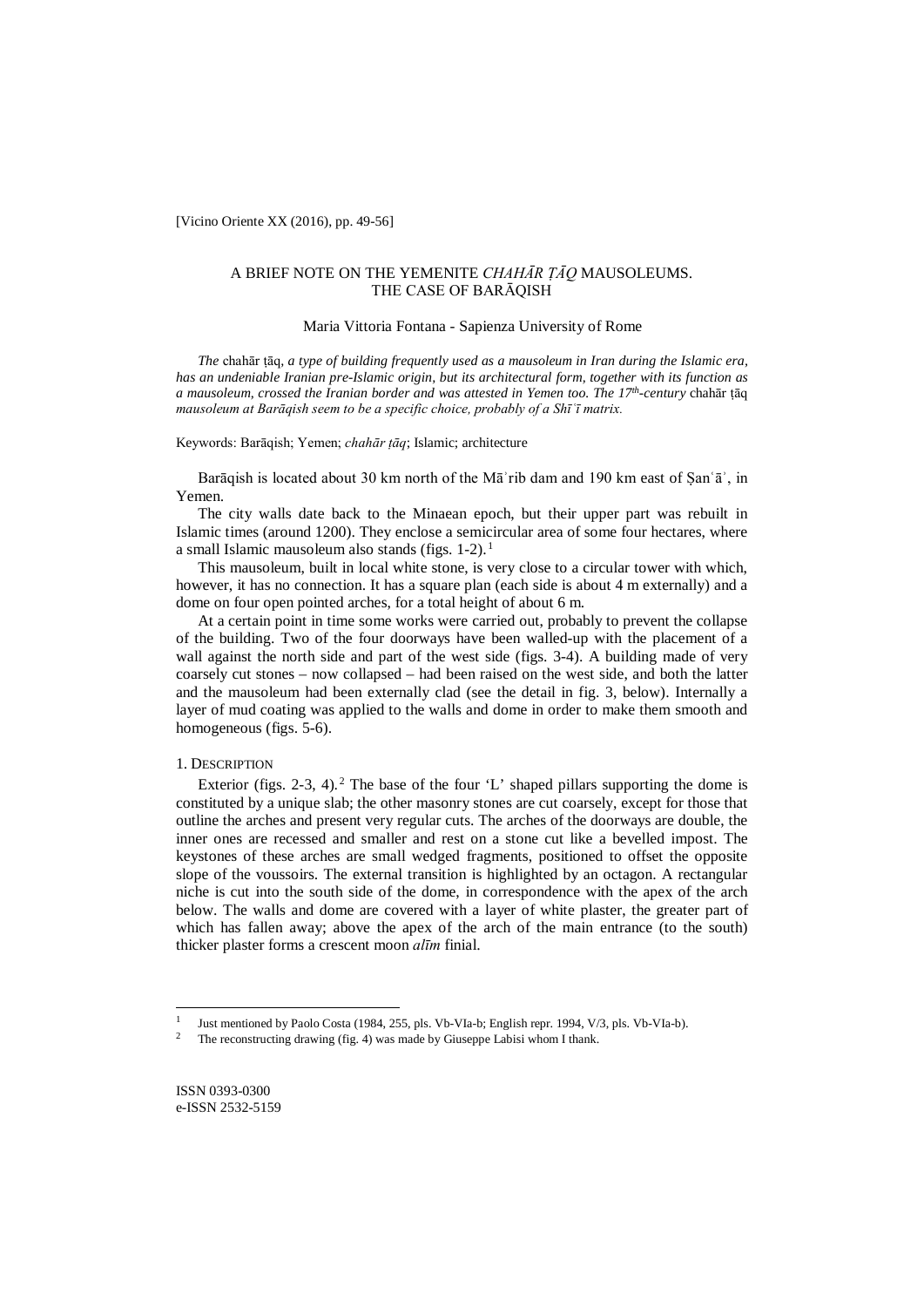Maria Vittoria Fontana versionali che il suoi sensato vittoria vittoria e vittoria vittoria e vittoria e vitto

An inscription is incised into the plaster, to the right of the latter:  $3$ 



Drawing taken from a photo by Paolo Costa published in 1984 (© M. Massullo, 2015).

In the name of God, the Compassiona[te, the Merciful] there is no God but Allāh. Muḥamma[d is the messenger] of Allāh and ʿAlī is the vicegerent of Allāh.

بسم الـلھ الرحمـ[ـن الرحیم] لا الھ الا الـلھ محمـ[ـد رسول] الـلھ و علي ولي الـلھ

*bismi-llāh al-raḥm[an al-raḥīm] lā ila illà Allāh Muḥamma[d rasūl] Allāh wa ʿAlī walī Allāh*

Interior (figs. 5-6). The internal transition between the square and the dome is achieved by four squinches constructed like those of Sarvistan,<sup>4</sup> but each is framed by a doublepointed and projecting arch. The dome, preserved over the western half of the mausoleum, is composed of rings of pitched stones; these are set without mortar and are held in place by the lateral pressure they exert on one another. Apparently the first ring is composed of small stones laid like a sawtooth frieze, interrupted in correspondence with the keystones of the outer arches of the squinches, and interspersed with flat slabs. The second ring consists of flat slabs interspersed with very thin slabs placed over the flat slabs of the first ring only. The third ring, like all the following ones, is made up of stones of the same height but different sizes; however, unlike the other rings, stones are omitted in correspondence with the thin slab of the lower row, giving rise to small openings.

#### 2. PARALLELS

 $\overline{a}$ 

As far as I know, mausoleums featuring the same shape are attested in Yemen in at least two other locations. There are twelve similar mausoleums in the cemetery west of Ṣaʿda, four of them bearing a fluted dome (fig. 7); they were built in stone and baked brick (the domes are made of bricks). Giovanna Ventrone Vassallo read the date found in the internal inscriptions of two mausoleums (both with a fluted dome): 970/1562 or 980/1572, and  $1067/1656$ .<sup>5</sup> There is another similar mausoleum in Ta  $'$ izz, immediately east of the town, on the road before the Ibb-ʿAden crossroads (fig. 8); it was built in stone.

 $3$  In the 1990s when I took my photos (fig. 2) only the last line of the inscription was visible. In a photo taken by P. Costa, published for the first time in 1984 (Costa 1984, pl. Vb; English repr. 1994, pl. Vb), three lines of the inscription are visible. They were reproduced in the drawing by Martina Massullo whom I thank.

<sup>4</sup> For the squinches of Sarvistān palace, see Bier 1986, 42-43, with illustrations.

Ventrone Vassallo 1996, 52.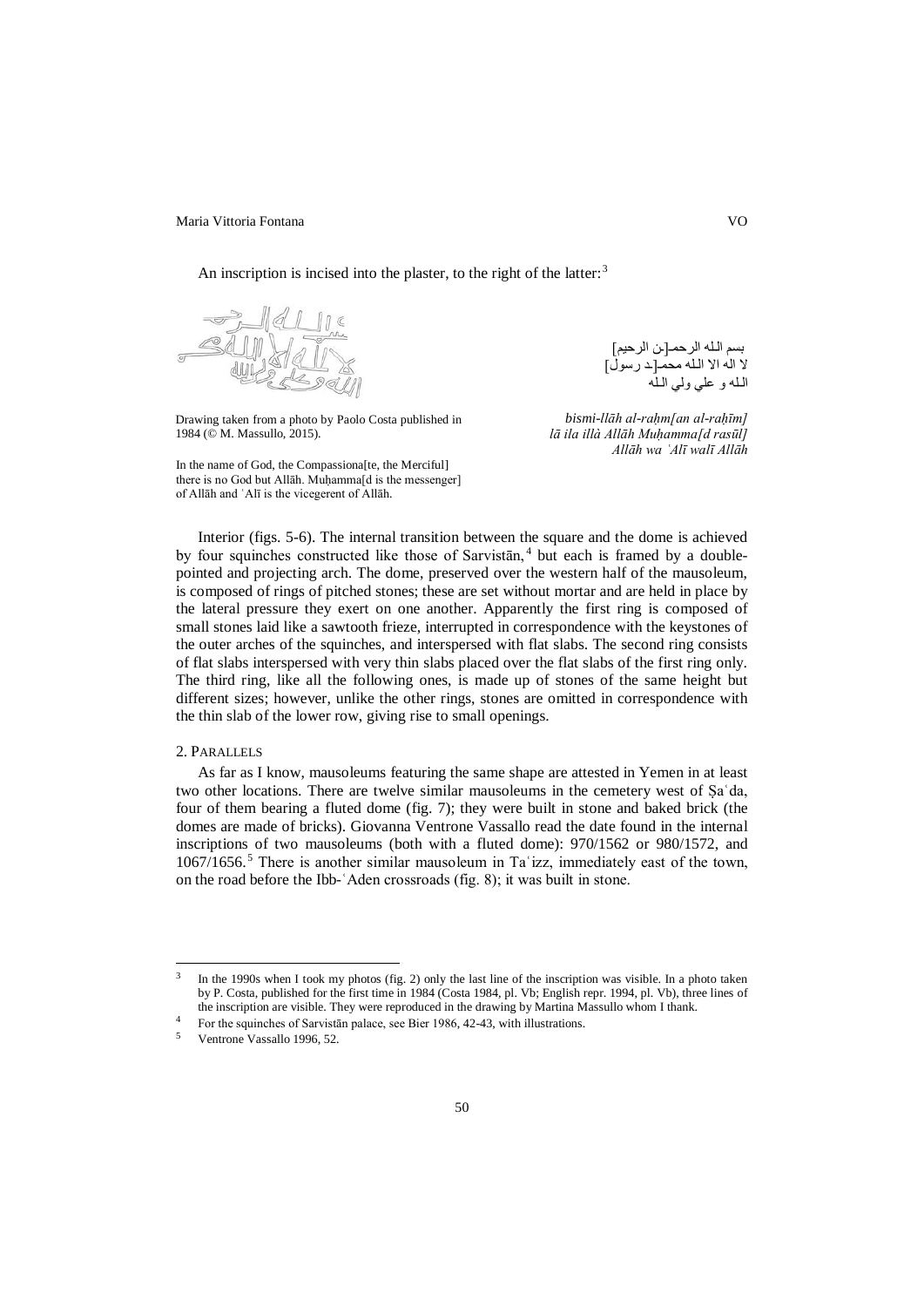This type of mausoleum recalls, in plan and elevation, the well-known *chahār ṭāq* (Persian; lit., four arches), a construction raised on the Iranian plateau in pre-Islamic times and built or re-used there in the Islamic period too. <sup>6</sup>

Among the famous Aswān mausoleums, in Egypt, reasonably dated to the 11<sup>th</sup>-13<sup>th</sup> centuries,  $^7$  there is a type (Type IIIA, according to Monneret de Villard,  $^8$  or Type IIA, according to Creswell,  $9$  for a total of four mausoleums  $10$ ), that can be included in the *chahār țāq* type. The latter, judged by Creswell as a prototype,  $11$  could in all probability date back to the Fatimid period  $(11<sup>th</sup>$  to early  $12<sup>th</sup>$  century).

### 3. CONTEXT AND DATING

The inscription above the main entrance of the Barāqish mausoleum, to the south, suggests a sure Shīʿī context; indeed, Shīʿīs often add "and ʿAlī is the vicegerent of Allāh" to the *shahāda*. <sup>12</sup> The current inscription, coarsely incised on the plastered surface of relatively recent date, most probably replaces the original one. I believe it is not unlikely that the original inscription, almost certainly on stone, i.e. a stele, containing the same words and possibly others (?), may have occupied the rectangular niche still visible on the southern side of the dome (figs. 2 and 4). This position is attested for the steles of mausoleums of this type in Aswān. <sup>13</sup>

The Shī<sup>'</sup>i context<sup>14</sup> of the Yemenite *chahār tāq* mausoleums suggests a dating for the Barāqish mausoleum to the late  $16<sup>th</sup>$  or, more likely,  $17<sup>th</sup>$  century, which is also supported by its masonry and elevation details.

 $\overline{a}$ 

<sup>6</sup> See Huff 1975. On the debated question of the re-use of pre-Islamic buildings or of new buildings in the Islamic era in Iran, see also Grotti 2014. Among the Iranian *chahār ṭāq* mausoleums most probably re-used in Islamic times, we can mention the old *chahār ṭāq* in the Masjid-i Shaʿyā, in Iṣfahān (Golombek 1974, 24, fn. 15, according to Siroux 1954, 2, fig. 2); among the new buildings, a *chahār ṭāq* at Zagh, north of Fīrūzābād, located in a cemetery (Huff 1975, 245, fig. 4), with four pointed arches (cf. Grotti 2014, 88).

<sup>7</sup> Monneret de Villard 1930, 51; Creswell 1978, 137-138.

<sup>8</sup> Monneret de Villard 1930, fig. 6; see also fig. 5 (mausoleum no. 17) and fig. 55 (mausoleum no. 33).

<sup>&</sup>lt;sup>9</sup> Creswell 1978, figs. 65-66.<br><sup>10</sup> Creswell 1978, 125, fo. 4

Creswell 1978, 135, fn. 4.

<sup>11</sup> Creswell 1978, 134-135.

<sup>&</sup>lt;sup>12</sup> This phrase is frequently attested from the Fatimid period onwards (Walker 2002, 96). Furthermore, Shī<sup>'</sup>īs extend the *taṣliyya*, the statement of blessings on the Prophet, to include his family (Dammen McAuliffe 2006, 173).

<sup>13</sup> «Essa [i.e. the "stele sepolcrale"] viene invece posta sopra l'apertura a sud, se il mausoleo ha tre o quattro aperture, in una nicchia» (Monneret de Villard 1930, 33). It is more difficult to suppose that the original inscription may have been inside the mausoleum, as in Ṣaʿda (cf. above).

<sup>14</sup> See Stern 1951 and Sayyid 1974; see also Sayyid (ed.) 2002.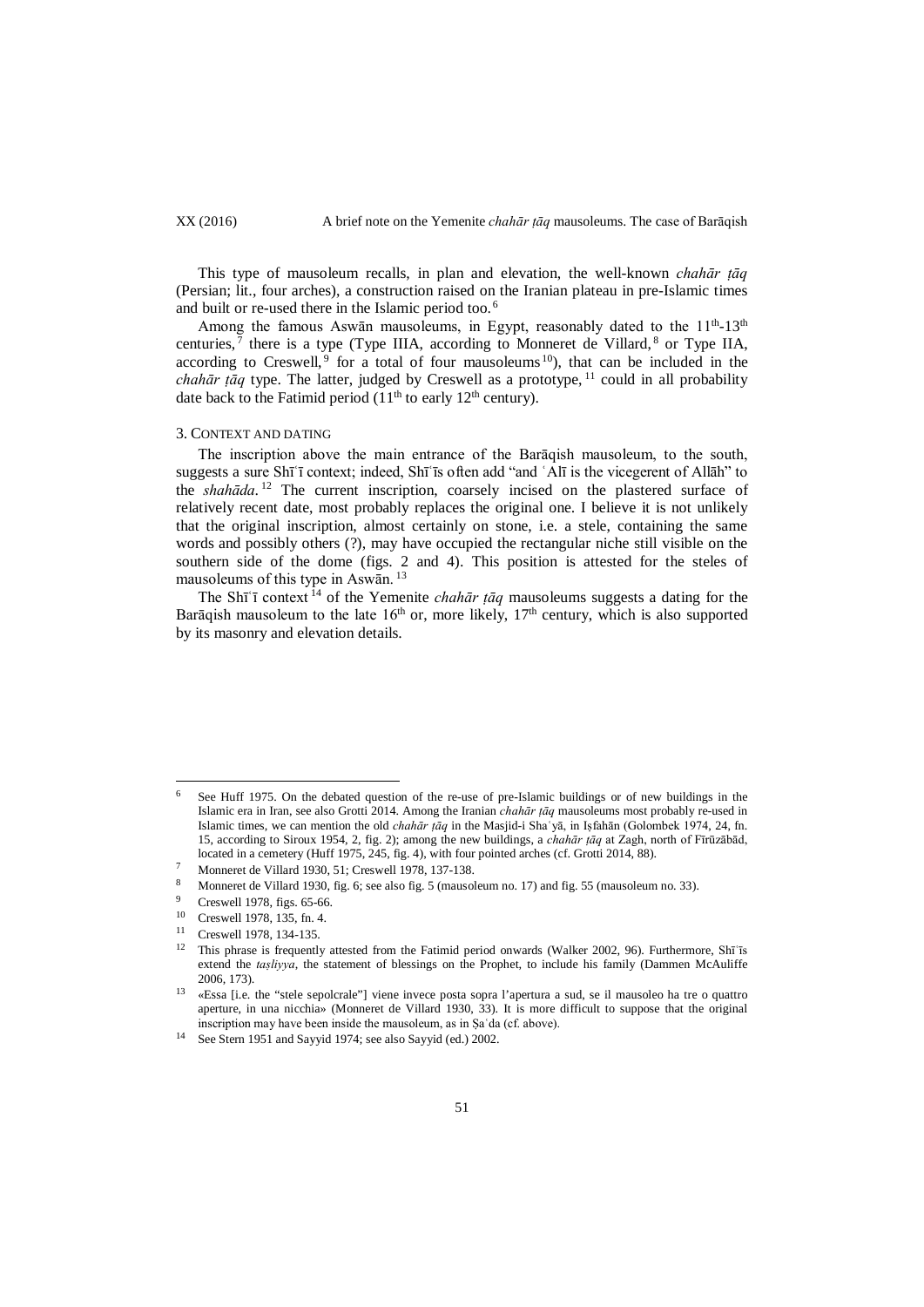## Maria Vittoria Fontana VO

#### 4. CONCLUSIONS

The *chahār ṭāq*, a type of building frequently used as a mausoleum in Iran during the Islamic era, has an undeniable Iranian origin, but its architectural form, together with its function as a mausoleum, crossed the Iranian border and, starting from at least the  $11<sup>th</sup>$ century, was attested in Egypt. <sup>15</sup> However, considering the wide multiplicity of shapes seen in the mausoleums in Aswān, the introduction of the *chahār ṭāq* type among the other ones does not seem particularly significant.

On the other hand, in Yemen the current twelve *chaḥr ṭāq* mausoleums of the western cemetery of Ṣaʿda, where no other type is attested, are very interesting. Even the now isolated *chaḥr ṭāq* mausoleum at Barāqish, like that in Taʿizz, seem to be as many examples of a specific choice, probably of a Shīʿī matrix, <sup>16</sup> conveniently 'competing' with the Sunnī Ottomans.

#### **REFERENCES**

BIER, L.

| DIEK, L.         |                                                                                                                                                                                   |
|------------------|-----------------------------------------------------------------------------------------------------------------------------------------------------------------------------------|
| 1986             | Sarvistan. A Study in Early Iranian Architecture, London 1986.                                                                                                                    |
| Costa, P.        |                                                                                                                                                                                   |
| 1984             | Aspetti dell'insediamento urbano antico nella Penisola Araba: R. TRAINI (ed.), Studi in<br>onore di Francesco Gabrieli nel suo ottantesimo compleanno, I, Roma 1984, pp. 253-260. |
| 1994             | Studies in Arabian Architecture (Variorum Collected Studies Series, CS 455), Norfolk<br>1994.                                                                                     |
| CRESWELL, K.A.C. |                                                                                                                                                                                   |
| 1978             | The Muslim Architecture of Egypt, I. Ikhshīds and Fāțimids A.D. 939-1171, New York<br>1978.                                                                                       |
|                  | DAMMEN MCAULIFFE, J.                                                                                                                                                              |
| 2006             | The Cambridge Companion to the Qur'an, Cambridge 2006.                                                                                                                            |
| GOLOMBEK, L.     |                                                                                                                                                                                   |
| 1974             | Urban Patterns in Pre-Safavid Isfahan: <i>Iranian Studies (Studies on Isfahan. Proceedings</i><br>of the Isfahan Colloquium, Tehran, Part I) 7/1-2 (1974), pp. 18-44.             |
| Grabar, O.       |                                                                                                                                                                                   |
| 1966             | The Earliest Islamic Commemorative Structures: Ars Orientalis 6 (1966), pp. 7-46.                                                                                                 |
| Grotti, V.       |                                                                                                                                                                                   |
| 2014             | Il chahar taq e la sua evoluzione nell'architettura islamica dei territori iranici, MA                                                                                            |
|                  | Thesis, Sapienza University of Rome 2014 (unpublished).                                                                                                                           |
| Huff, D.         |                                                                                                                                                                                   |
| 1975             | "Sasanian" Čāhār Tāqs in Fārs: F. BAGHERZADEH (ed.), Proceedings of the IIIrd Annual<br>Symposium on Archaeological Research in Iran (2nd-7th November 1974), Tehran 1975,        |

<sup>15</sup> It is now clear that in Egypt the mausoleum as a place of the 'cult of the saints' preceded the Fatimids and endured also after the end of their dynasty (see Taylor 1992, 8). As for a suggested significance of the Aswān mausoleums, see Grabar 1966, 25-26. 15

pp. 243-254.

<sup>16</sup> The Ṭayyibī *daʿwa* of the Sulaymānīs.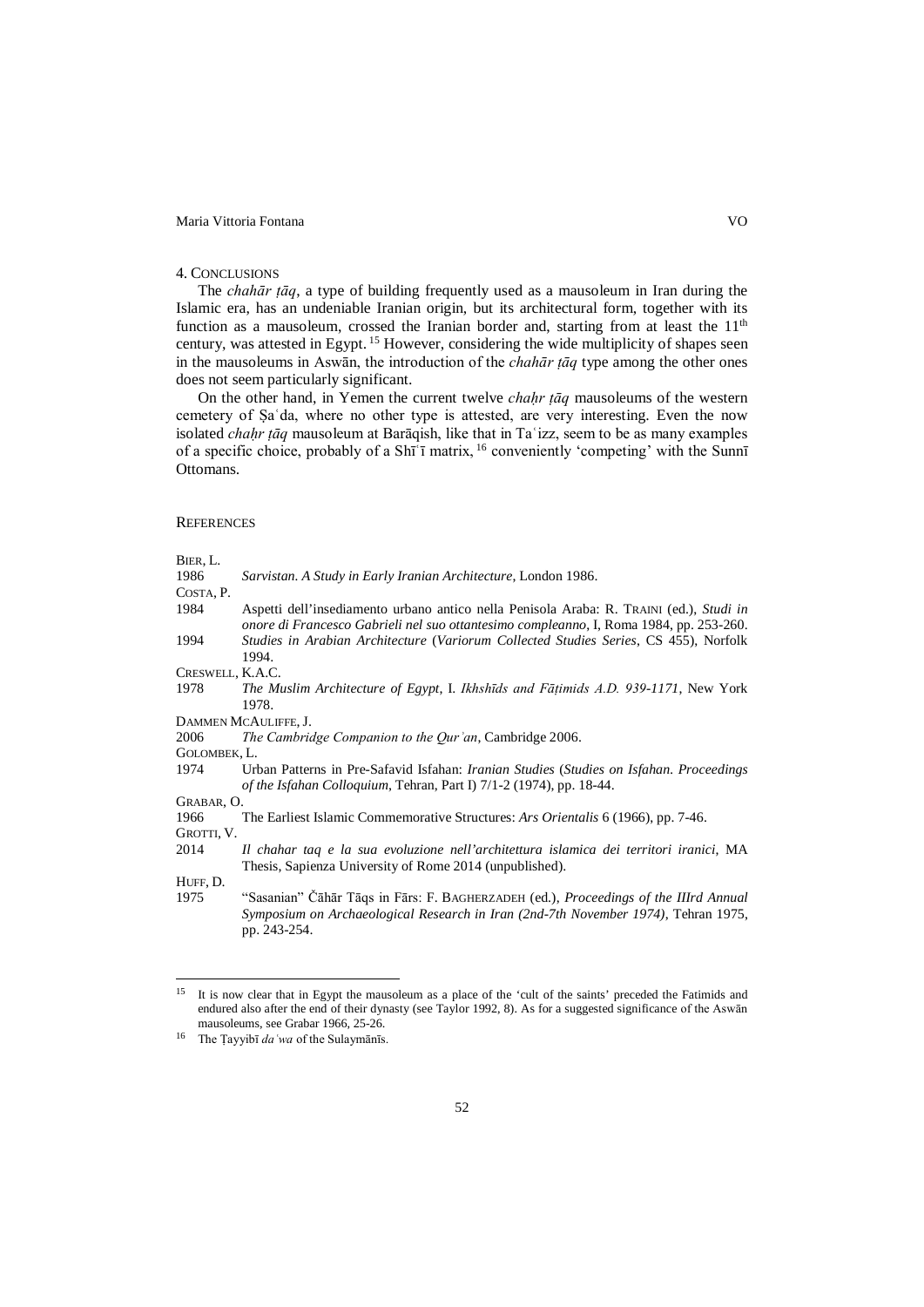MONNERET DE VILLARD, U.

1930 *La necropoli musulmana di Aswān*, Il Cairo 1930.

SAYYID, AYMAN FUʾĀD

1974 *Sources de l'histoire du Yémen à l'époque musulmane*, Le Caire 1974.

- SAYYID, AYMAN FUʾĀD (ed.)
- 2002 *The Fatimids and Their Successors in Yaman. The History of an Islamic Community*, Arabic edition and English summary of Idrīs 'Imād al-Dīn's 'Uyūn al-akhbār, vol. 7, London - New York 2002.

SIROUX, M.

1954 La mosquée Shaʿya et l'imam-zadeh Ismaël à Ispahan: *Annales Islamologiques* 1 (1954), pp. 1-51.

STERN, S.M.<br>1951

The Succession to the Fatimid Imam al-Āmir, the Claims of the Later Fatimids to the Rise of Ṭayybī Ismailism: *Oriens* 4/2 (1951), pp. 193-255.

TAYLOR, CH.S.

1992 Revaluating the Shi'i Role in the Development of Monumental Islamic Funerary Architecture: the Case of Egypt: *Muqarnas* 9 (1992), pp. 1-10.

- VENTRONE VASSALLO, G.
- 1996 Les mausolées de la ville de Ṣaʿda: J.-L. BACQUE-GRAMMONT A. TIBET (eds.), *Cimetières et traditions funéraires dans le monde islamique, Actes du Colloque International de la Recherche Scientifique (Istanbul, 28-30 septembre 1991)*, 2 vols, Ankara 1996, pp. 29-55.

WALKER, P.E.

2002 *Exploring an Islamic Empire. Fatimid History and Its Sources*, London 2002.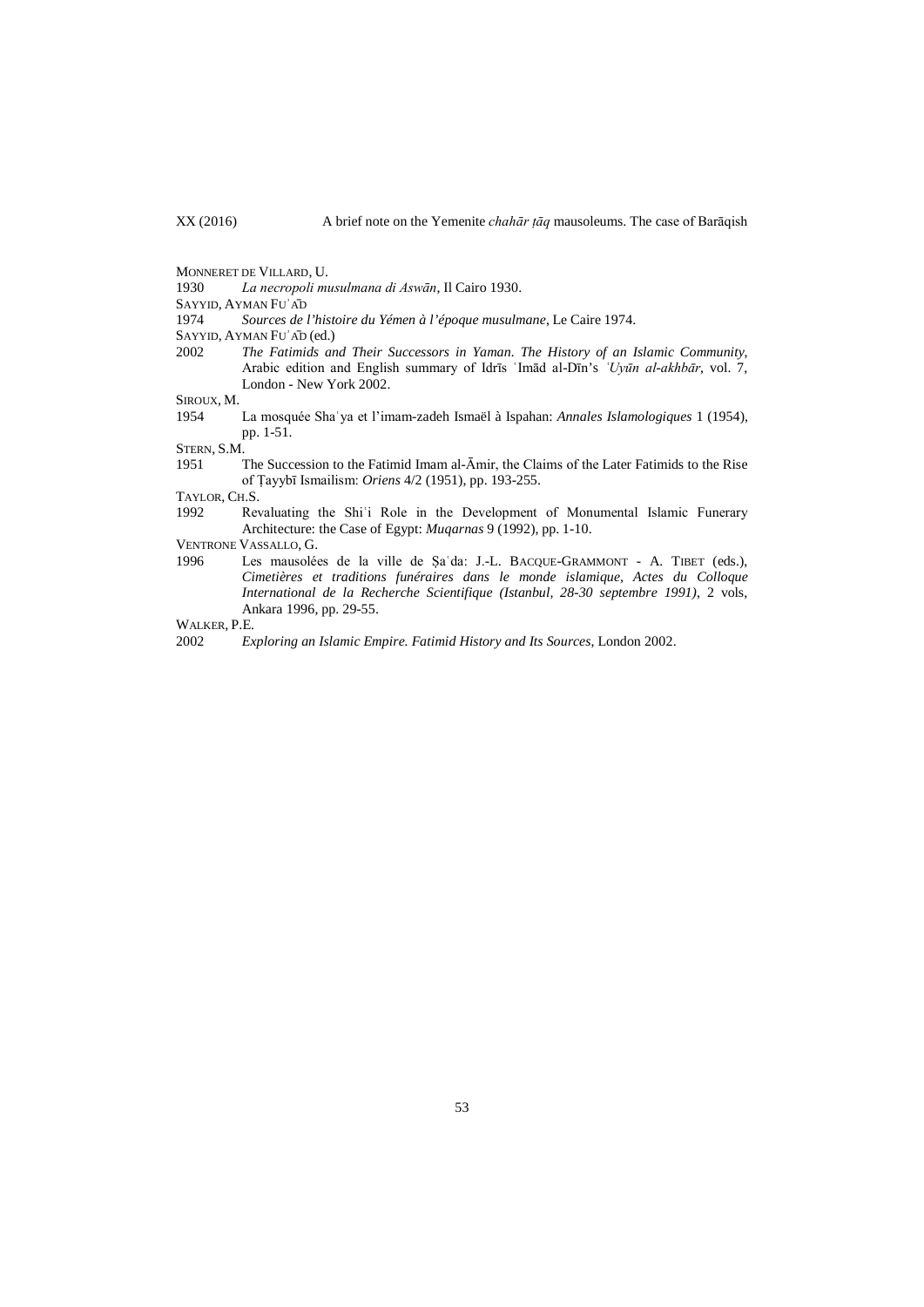Maria Vittoria Fontana VO



Fig. 1 - Barāqish. The *chahār ṭāq* mausoleum and a tower (© M.V. Fontana 1992).



Fig. 2 - Barāqish. The *chahār ṭāq* mausoleum, south side: main doorway and inscription (© M.V. Fontana 1993).



Fig. 3 - Barāqish. The *chahār ṭāq* mausoleum, south and west sides: a later building placed against the west side of the mausoleum (© M.V. Fontana 1993).

54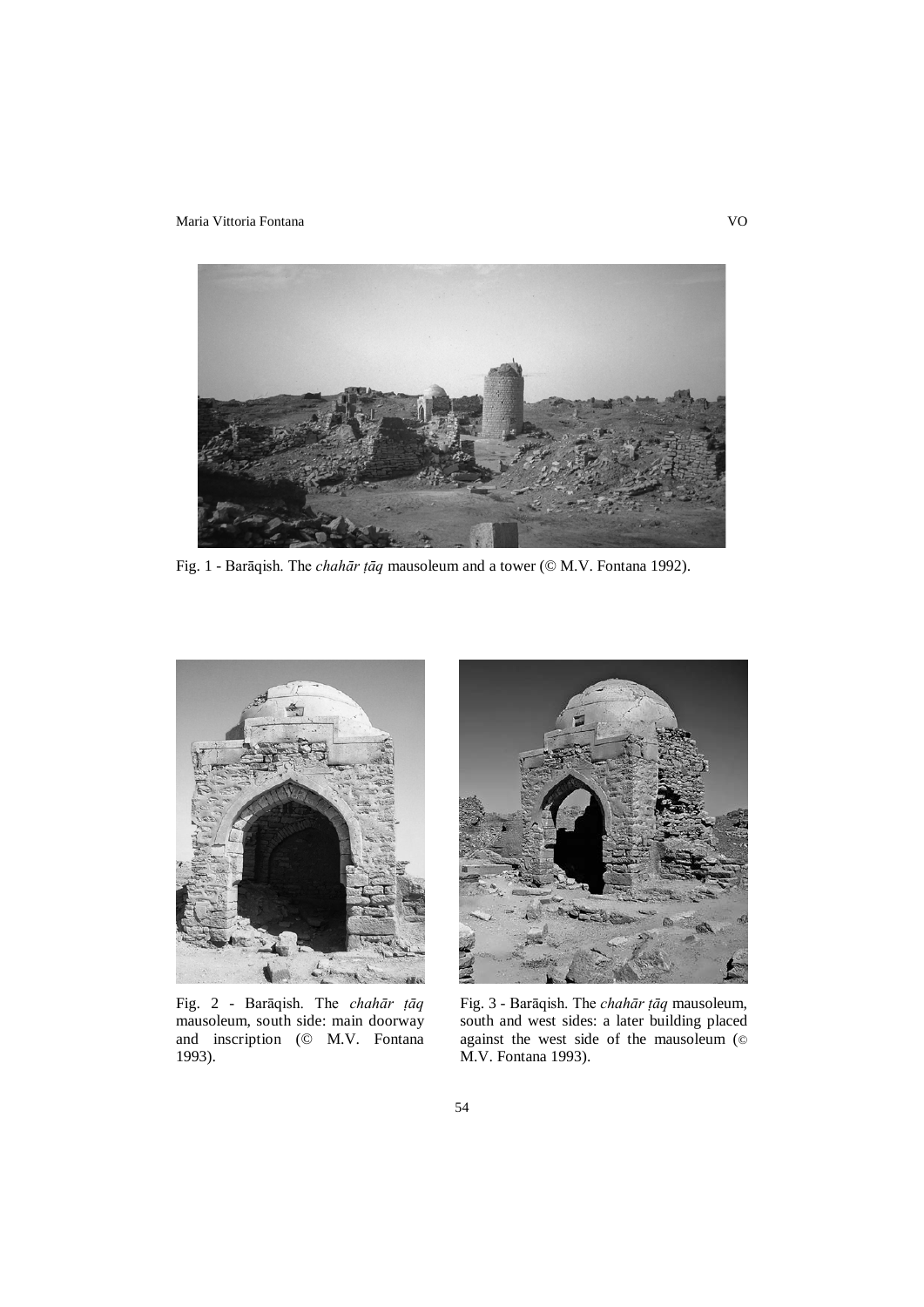XX (2016) A brief note on the Yemenite *chahār ṭāq* mausoleums. The case of Barāqish



Fig. 4 - Reconstructing drawing of the exterior of the *chahār ṭāq* mausoleum at Barāqish (© G. Labisi 2015).



Fig. 5 - Barāqish. The *chahār ṭāq* mausoleum, west half: the interior, showing walled-up doorways, squinches and the dome (© M.V. Fontana 1992).



Fig. 6 - Barāqish. The *chahār ṭāq* mausoleum: the interior, showing a squinch and the lowest rings of the dome ( $\oslash$  M.V. Fontana 1992).